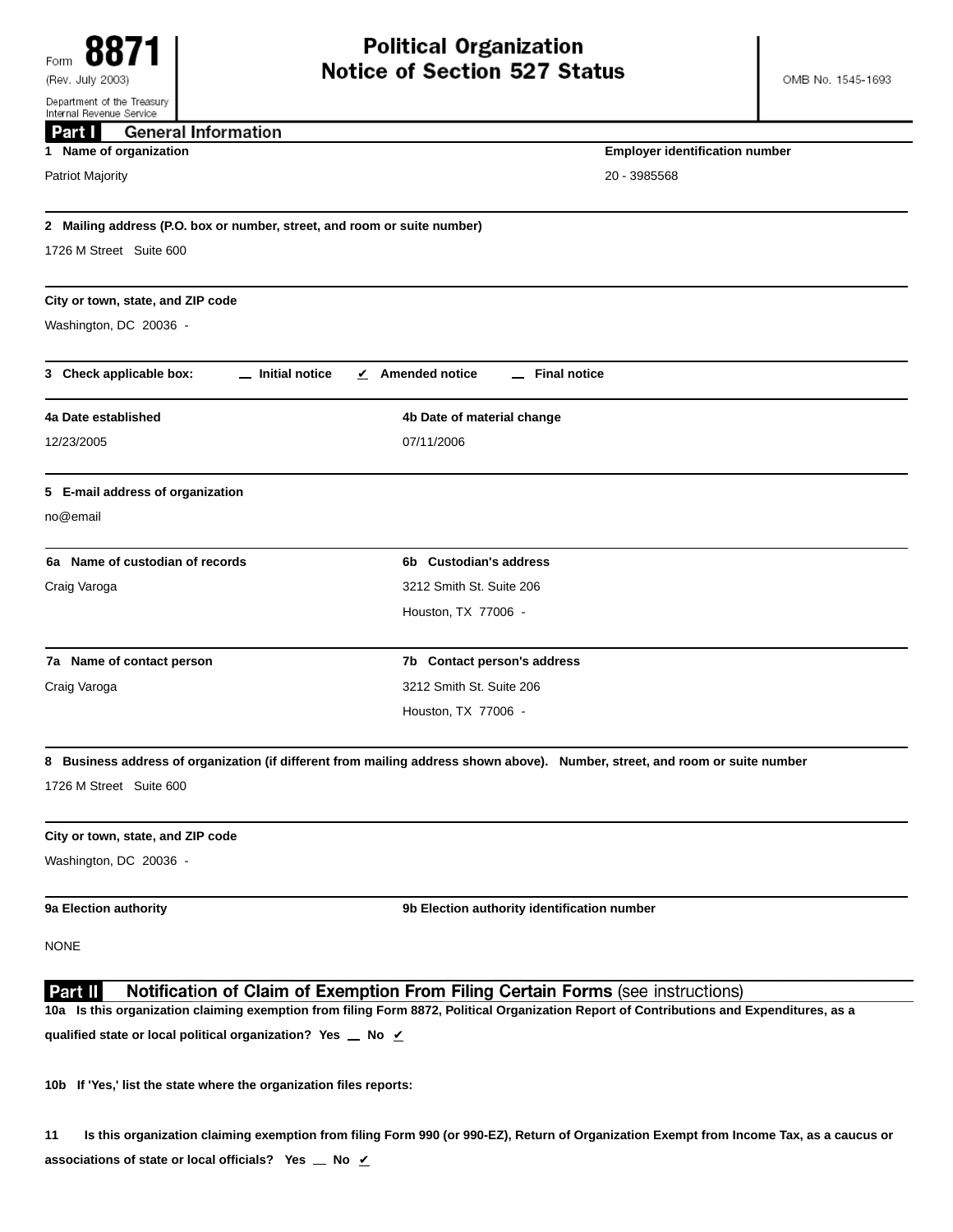## **Purpose** Part III

**12 Describe the purpose of the organization**

To communicate with the public on issues that relate to the election of candidates for state or local office or the legislative process in a manner that does not expressly advocate the elecetion or defeat of a particular candidate